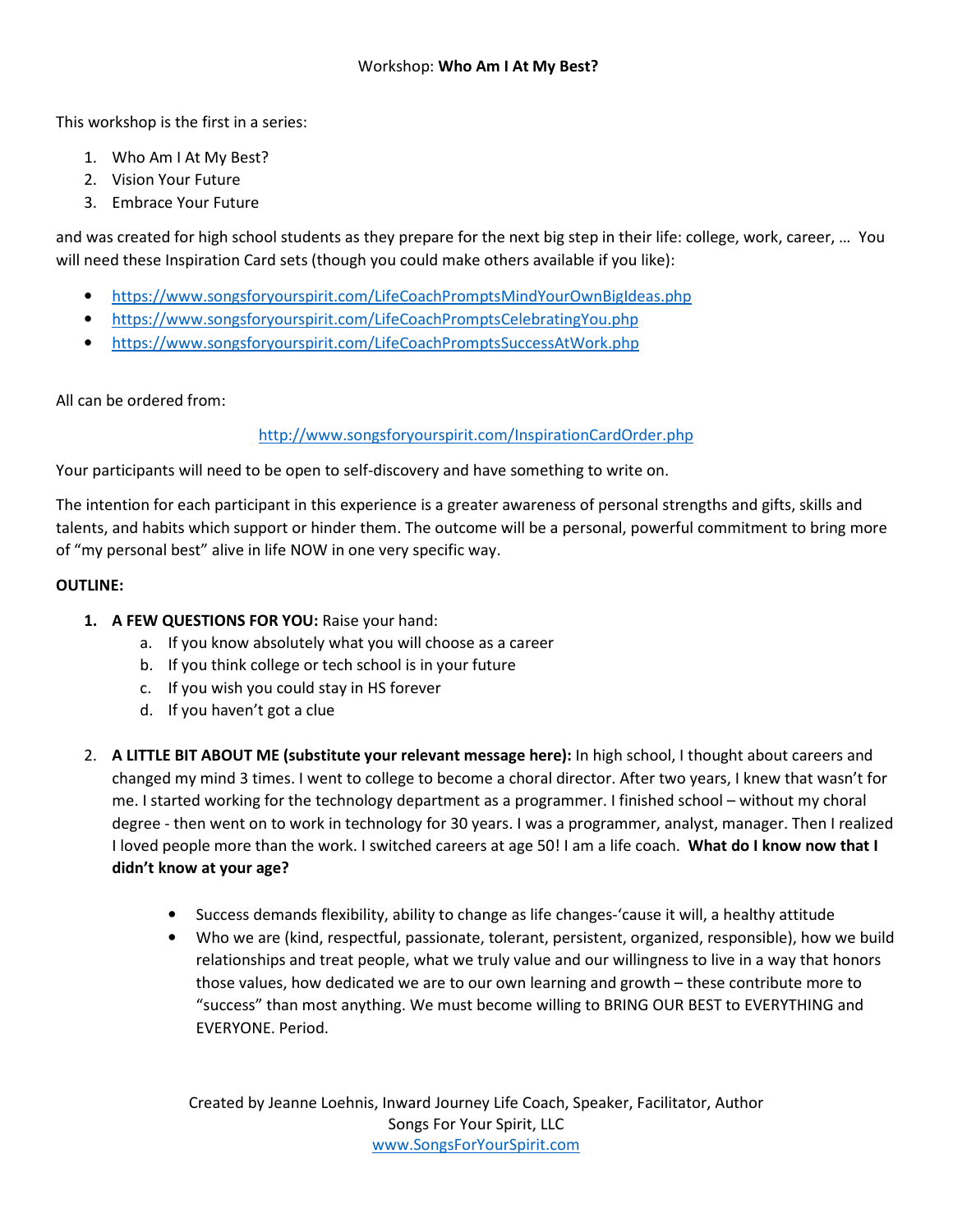- I know that I don't know most everything! The world is changing and what I can see is SO LITTLE. It is vital to ask questions, ask for help, admit we don't know …
- 3. **WHAT ARE WE ABOUT TODAY?** I hope you leave here with a little more understanding of YOU: strengths, talents, skills, personal qualities, habits – and a commitment to bringing more of the best of you to your life NOW. **ARE YOU WILLING TO PLAY A BIT?**
- 4. **EXPLORING "ME"**  Find greater awareness of personal strengths and gifts, skills and talents, habits
	- Write down 3-5 things you really enjoy doing … (home, school, free time…)
	- Write down 3-5 places, relationships, experiences where you feel good about you … (service work, getting dressed in the morning, helping a sibling, doing math…)
	- Write down 3-5 people who really care about or love you … (one family member, one friend, one teacher or coach …)
	- DEBRIEF What was that like? Anyone totally stuck with no answers? Any help in the room? Anyone willing to read one of their lists aloud?
	- Review list #1, what you enjoy doing. As an outsider looking in, what talents and skills do you possess?
	- Review list #2, where you feel good about you. What do you like or love or appreciate about you? When you are with others, what do you suppose they appreciate (your generosity, patience, quick wit…)?
	- Review list #3, what would those who care about you say if I asked, "Who are you? What great habits do you have?"
	- DEBRIEF Learn anything about you? Is there any overlap in what you see from the various perspectives – what you enjoy, where you feel good, what others who care about you see?
- **5. PULL IT ALL TOGETHER:** Make a list of qualities that you possess that feel good, desirable, powerful (patience, precision, compassion, humor, creative, gentle, leader, …) [OPTIONAL: List of qualities for students to get ideas from]
- **6. OPTIONAL: VOLUNTEER.** Bring one person to the front and have them tell you about themselves. What do you enjoy doing? When do you feel good about you? Who cares about you? What qualities did you identify in yourself? Encourage confidence in claiming who they are.
- 7. **PARTNER UP.** Pass out three coaching cards: *Success at Work*, *Celebrating YOU!* and *Mind Your Own Big Ideas*. Take turns. Partner #2 selects the collage that calls to him or her. Partner #1 shows partner #2 the collage then selects questions at random and asks partner #2 to answer with the first things which come to mind. Switch. Repeat. Repeat again with the another collage as time permits.
- 8. **DEBRIEF.** What was that like? What did you learn about you? How do you feel about YOU?
- 9. **UPDATE YOUR LIST FROM #5:** Who are you at your best?

Created by Jeanne Loehnis, Inward Journey Life Coach, Speaker, Facilitator, Author Songs For Your Spirit, LLC www.SongsForYourSpirit.com